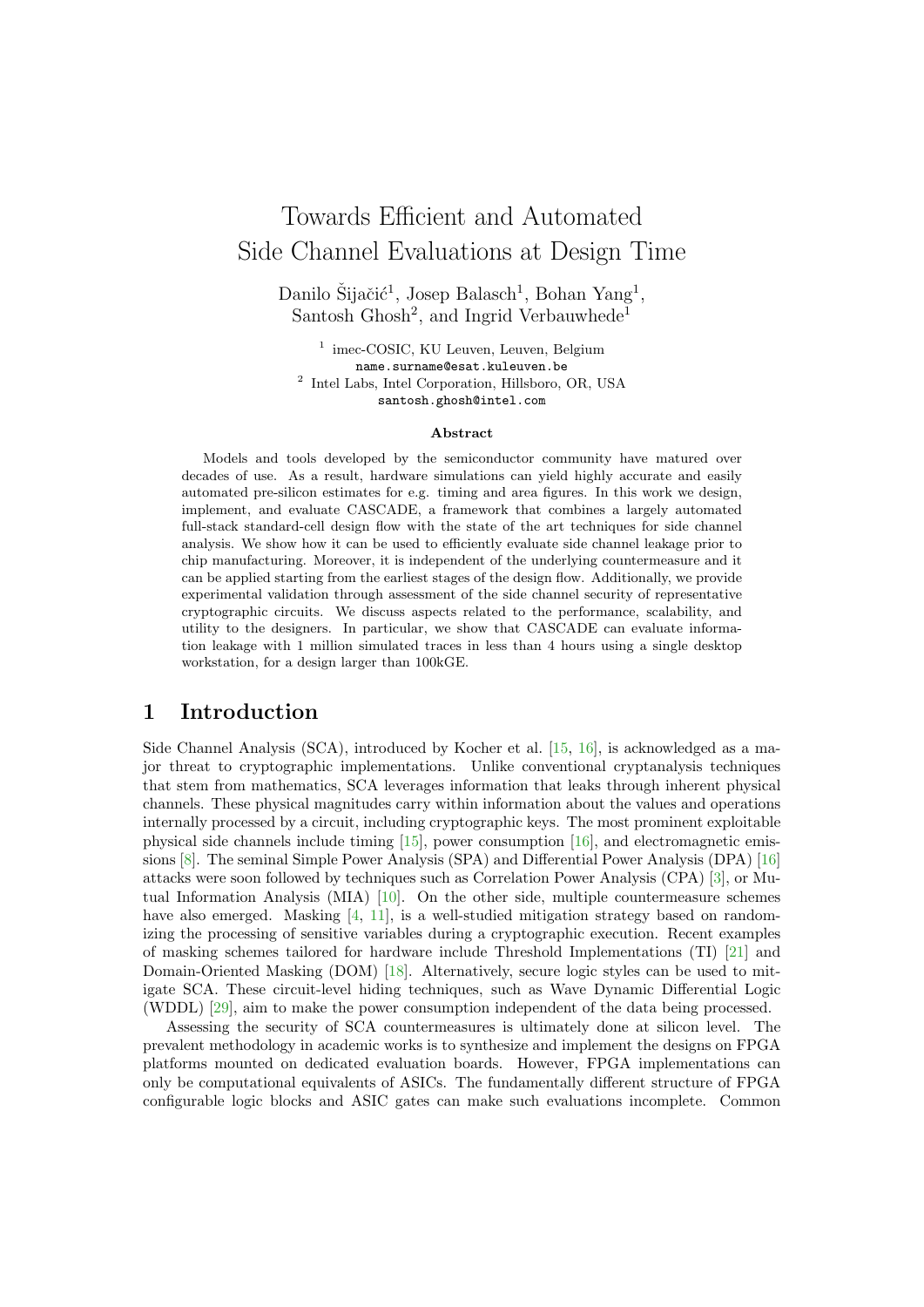approaches consist in exposing a design to batteries of known attacks and checking whether its security claims hold. The number of measurements for which the key can be recovered, often referred to as Measurement to Disclosure (MtD), is used as the quality metric. This approach is necessary, to empirically check whether design assumptions hold in practice and to verify that no errors are introduced from specification to implementation. It is also costly both in time and resources. Moreover, there is no guarantee that the security of a design would hold against a new type of attack. Test Vector Leakage Assessment (TVLA) [\[6\]](#page-13-7) presents an appealing alternative. It is a generic method that contests the presence of leakage in different statistical moments.

Manufacturing secure devices remains costly and time consuming, requiring high degree of expertise. SCA vulnerabilities discovered by millions of post-silicon measurements cause major set backs that may require complete redesign. In this context, simulations rise as an attractive alternative to assess the SCA security at design time. They have the potential to capture information leakage already at pre-layout stages. Simulation techniques for typical hardware design constraints are long-studied and well integrated into Electronic Design Automation (EDA) tools. As a result, they can provide remarkably accurate area, delay, and power estimates even in the earliest design stages. In this work we combine existing models, EDA tools, and SCA assessment techniques to create a comprehensive, generic, and extensible framework for side channel analysis at design time. We show how it can be used efficiently to provide feedback to designers about the side channel security of a circuit. We approach the problem from a hardware designer's perspective, in a manner compliant to widely spread standard-cell design flow. We focus on power consumption waveform in time as the preferred side-channel. We call samples of this waveform the instantaneous power consumption (IPC).

The topic of IPC simulation in the context of SCA has been previously addressed in the literature. The generation and analysis of IPC estimates is in fact the prevalent approach to evaluate secure logic styles. Tiri and Verbauwhede [\[30\]](#page-14-3) target an AES core implemented in WDDL [\[29\]](#page-14-2); Kirschbaum and Popp [\[14\]](#page-13-8) an 8-bit controller in Masked Dual-Rail Precharge Logic; Regazzoni et al. [\[23\]](#page-14-4) instruction set extensions in MOS Current Mode Logic; Kamel et al. [\[13\]](#page-13-9) an AES S-box in Dynamic and Differential Swing-Limited Logic; and Bhasin et al. [\[2\]](#page-12-0) a PRESENT engine in WDDL. All these works employ existing EDA tools to generate multiple power estimates from the circuit under test, either via SPICE simulators [\[30,](#page-14-3) [23,](#page-14-4) [24,](#page-14-5) [13,](#page-13-9) [2\]](#page-12-0) or through logic simulators [\[14\]](#page-13-8). Custom design flows [\[31\]](#page-14-6), considerations [\[17\]](#page-13-10), and models [\[1,](#page-12-1) [19,](#page-14-7) [7\]](#page-13-11) are tailored for specific cases. It is understood from these works that different balances of the simulation accuracy/time trade-off influence the security assessment. Logic simulations can provide quick but rough information leakage estimates at early stages. Transistor-level simulations on the other hand achieve better accuracy at the cost of more computation time. The number of measurements required for an evaluation can range from thousands to millions, which may be prohibitive in certain cases.

Although the topic of SCA evaluations based on simulations has been investigated in earlier works, to the best of our knowledge it has not yet been made an integral part of the design process. In this paper we address this in a wholesome and methodical manner, spanning over the entire design flow – from behavioral to layout stages. We tackle both practical aspects on the implementation and evaluation of cryptographic circuits. We also provide performance and scalability figures to show the practical viability of the approach. Our goal is to enable a methodology that allows circuit designers to assess the security of their implementations at different stages, similar to what is currently done for e.g. timing constraints. Our contributions in this work are placed along three lines.

Firstly, we design and implement a flexible framework to support SCA at design time. We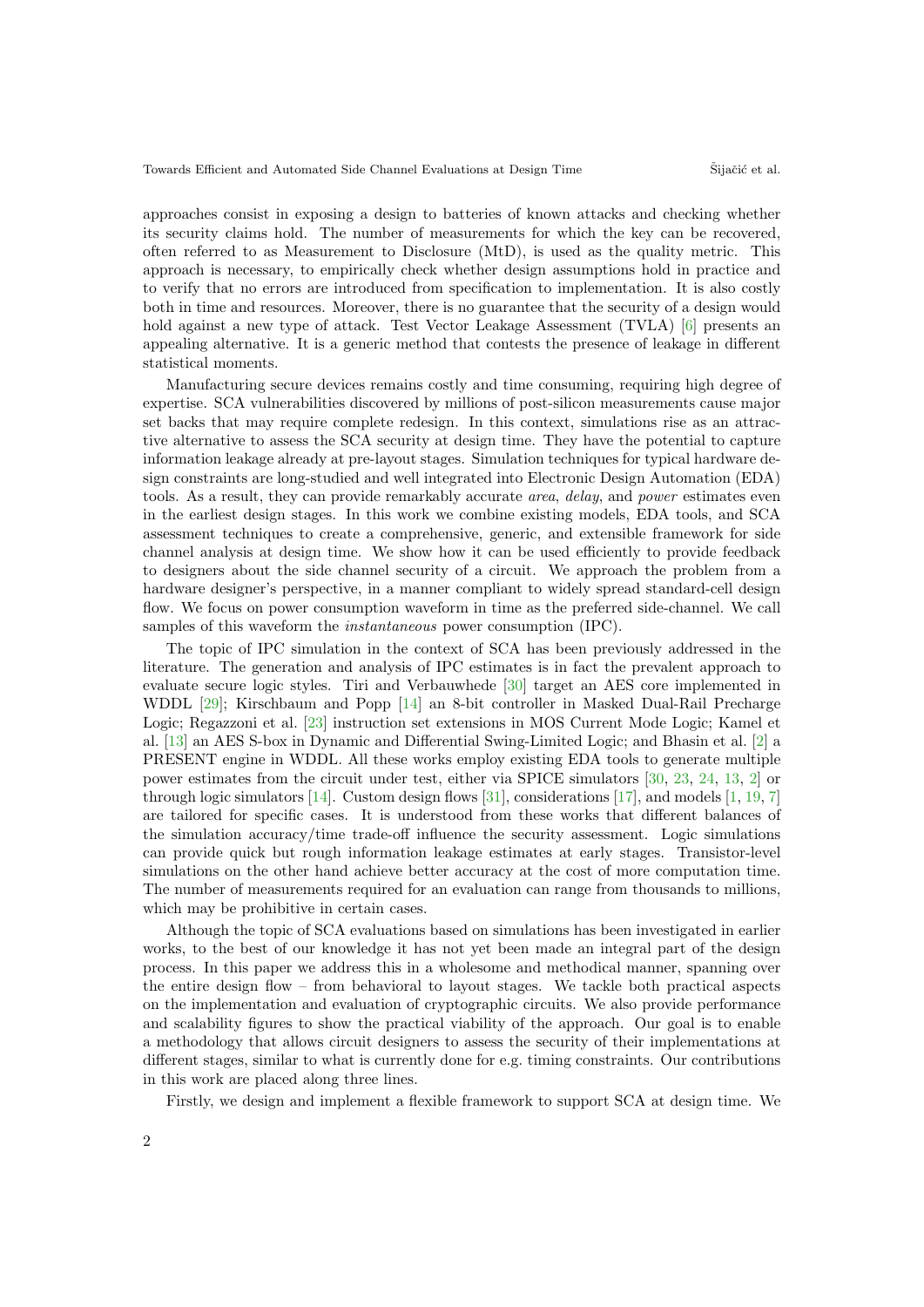build on decades of experience of the EDA industry by using commercial EDA tools. We enrich this set with optimized parsers and analysis tools written in C. Our framework strings them according to categorized sets of parameters, to allow high degree of automation of design and SCA assessment. Secondly, we apply our framework to a set of representative cryptographic circuits in order to validate its functionality, performance, and utility. Thirdly, we discuss the validated features and give an example of a real world application. In particular, we use the tool to easily detect a flaw in a recently proposed masked design of an AES S-Box.

## 2 Computer Aided SCA Design Environment

In this section we introduce the Computer Aided Side Channel Analysis Design Environment (CASCADE). We begin by delineating the rationale behind our approach. Next, we describe its main components and their interaction. Lastly, we present the simulation methodology and the included models for timing and power simulation.

#### 2.1 Design Rationale

The goal of CASCADE is to incorporate SCA evaluations at design time into the standard cell (SC) design flows, as the most widespread for digital design. By doing so, we aim to combine knowledge of both EDA and SCA community to develop a tool easily applicable in practice.

We build our framework around commercial EDA tools and associated data formats. We adhere to the SC design flow by using EDA simulators to obtain IPC estimates starting at the earliest stages of design. In order to embed SCA evaluations in all of the SC design stages we design and implement additional software components that bridge the gap between EDA tools and SCA evaluations at design time. Firstly, there exists a gap in timing and power models used in EDA contexts. The former are primarily targeted for performance, while the latter are a concern for heat dissipation and battery life. Instead SCA evaluations depend on less researched models for IPC estimation. Secondly, there is a gap in the handling and interpretation of simulator outputs. SCA evaluations demand the processing of many measurements with different data. Enabling mechanisms to efficiently generate and cope with sheer volumes of data is of critical significance for practical deployment of this approach.

We argue the systematic use of simulations along the EDA flow can greatly decrease efforts of designers, while yielding more reliably secure designs prior to manufacturing. At design time it is easy to focus on critical hardware blocks, prior to evaluation of entire designs. We can treat effects of controllers, data path, and all added circuitry (e.g. clock buffers, power and ground routing) uniformly. The absence of noise and high levels of precision allows us intimate observation of the target circuit, unattainable using measuring equipment. Simulations also provide fully aligned traces, removing the need for pre-processing.

Unlike the FPGA evaluations, we rely on a one-to-one model of an ASIC circuit. We stress that models, as simplifications of physical phenomena, can never fully capture real behavior. Hence, simulations are only as accurate as the models they use, and they can not account for artifacts of the manufacturing process. Therefore, we do not propose design time evaluations as a replacement for post-silicon measurements, but as a design technique aimed at shortening time to market and more reliably secure designs. In our view, the practical viability of SCA evaluations at design time is bound by 3 aspects of simulations. Evaluations must: be available as early in the design flow as possible, be fast and scalable in terms of circuit sizes, and guarantee a reasonable level of confidence in the security of the end device. In this work we focus on the first two aspects, both important for the adaptation of this method. In order to study the last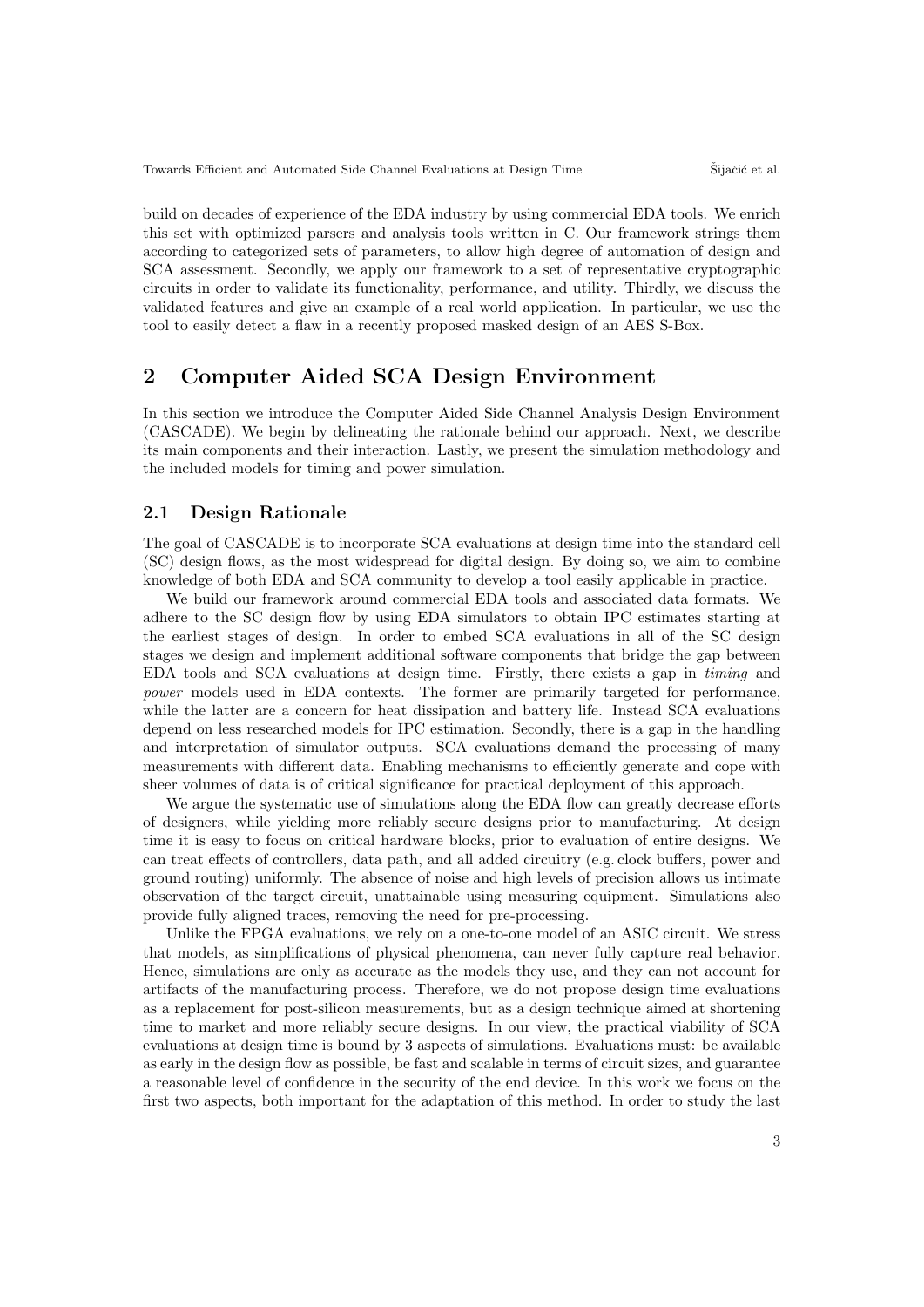key aspect, it is necessary to make comparisons against chip measurements for a number of different scenarios. We leave this for future work.

Information leakage estimates obtained at different abstraction layers need to be analyzed in order to assess the security of a circuit. The most straightforward approach to determine a circuit's resistance to SCA is by testing it against a range of known attacks and using MtD as a metric. One alternative approach is to use the information-theoretic metric proposed by Standaert et al. [\[27\]](#page-14-8). While both these approaches are certainly useful and possible to integrate in our setting, they can be computationally and memory intensive due to the large spectrum of existing attack vectors and/or need for estimating probability distributions. A more suitable approach for this setting, is the *leakage detection*. In particular, the Test Vector Leakage Assessment (TVLA) methodology presented in [\[6\]](#page-13-7) uses the T-test distinguisher to detect statistical dependencies between sensitive data and side channel information contained in the IPC measurements. The test analyzes two sets of measurements partitioned according to sensitive information. A so-called  $t$  value is calculated by applying the Welch's t-test, to assess whether their means are different. Assume  $\mu_i$ ,  $s_i^2$ , and  $n_i$  to be sample mean, variance, and cardinality of set i, respectively, where  $i \in \{1, 2\}$ . Then, the t value is computed as:

$$
t = \frac{\mu_2 - \mu_1}{\sqrt{\frac{s_2^2}{n_2} + \frac{s_1^2}{n_1}}}.\tag{1}
$$

If the t value is outside the  $\pm 4.5$  range, the test rejects the null-hypothesis with confidence greater than 99.999% for large numbers of measurements, i.e. indicating that the mean of the sets at a particular sample is distinguishable and thus highlighting the existence of side-channel leakage. The IPC measurement corresponding to a single execution of the target algorithm is referred to as power trace. Each power trace is therefore a vector of power samples and the t-test has to be applied sample-wise. The obtained vector is often referred to as *t-trace*, or *differential* trace. The main advantages of TVLA are its fast computation time, low memory requirements and the possibility to test for leakages in higher-order statistical moments. Efficient computation strategies have been recently put forward in [\[26\]](#page-14-9) and [\[25\]](#page-14-10). It is often used to locate potentially vulnerable samples within power traces, such as S-Box computations. Then attacks can be focused on these samples only, significantly decreasing computational cost of attacks. Similarly, based on the position of these samples in the simulated trace vulnerable parts can be pinpointed with a precision of the single gate.

#### 2.2 Framework Description

CASCADE allows automated and efficient SCA evaluation during all stages of the SC design flow. While it is easily extensible, its current modules are depicted in Figure [1.](#page-4-0) CASCADE is available via a Command Line Interface (CLI). The Session Manager (SM) is the central part of the framework. Every time a new session is started, a set of Parameters are configured and stored within the SM. These are laid down in Table [1.](#page-4-1) The SM centrally manages all configuration parameters. It evaluates them and returns to different tools in the format suited for each tool. We opt for this centralization to ensure coherency between tools, thus avoiding time loss due to error prone manual handling. The library manager (LM) parses and handles SC library files. The rest of the framework consists of handlers, generators, parsers and analyzers.

Handlers wrap particular EDA tools, abstracting their functionality, vendor, and software version. Each handler can be modified, or new ones can be created, independently from the rest of the framework. This makes CASCADE easily adaptable to any changes in the underlying tools or the flow itself. Handlers facilitate a design or simulation stage in a streamlined and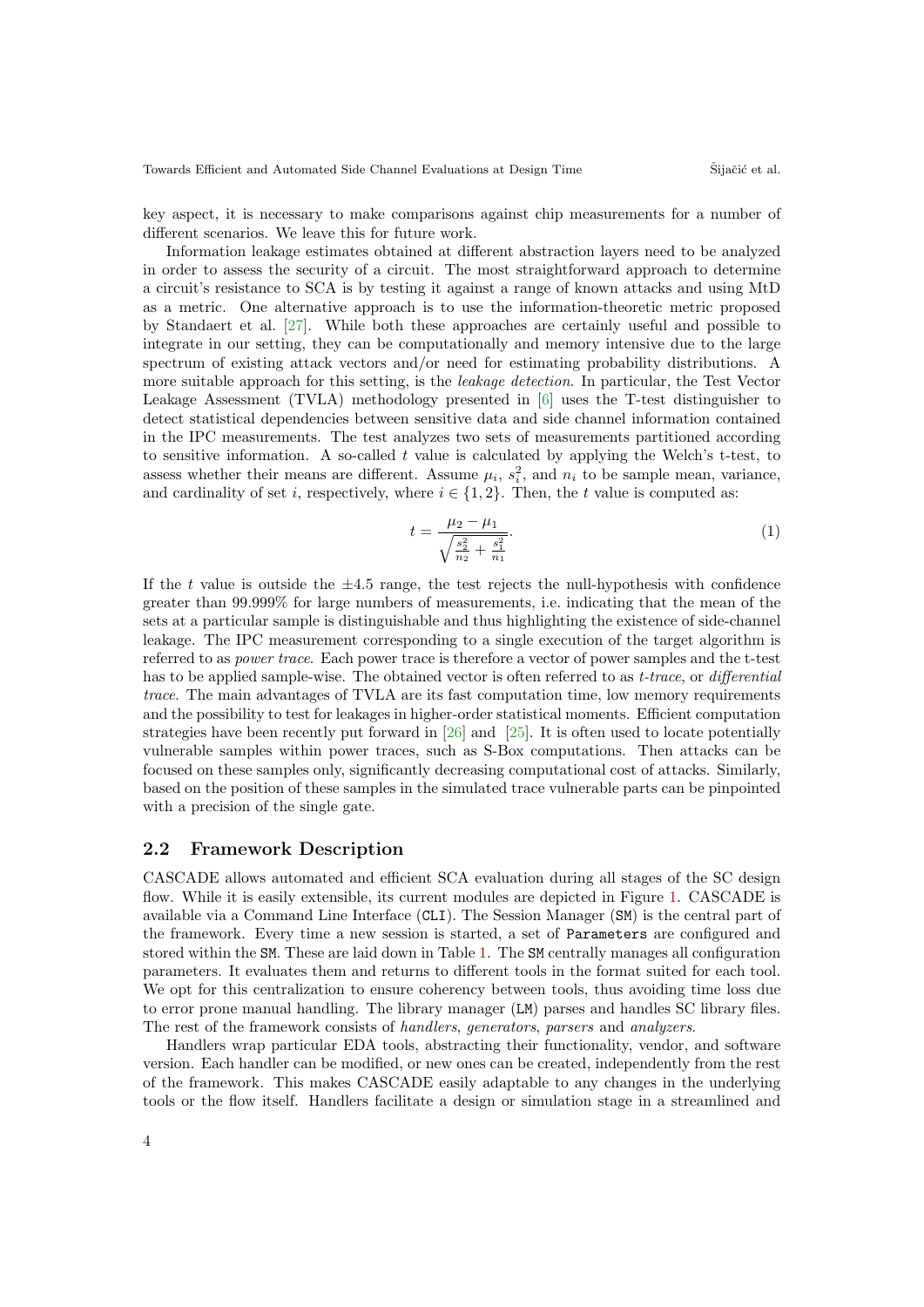<span id="page-4-1"></span>

|               | Category             | Examples                                    |
|---------------|----------------------|---------------------------------------------|
| $\bigcirc$    | Simulation           | precision, duration, test bench type        |
| $\circled{2}$ | Design constraints   | critical path, process corners              |
| 3             | Resources            | <i>library resources, transistor models</i> |
| $\circ$       | Physical constraints | placement and routing parameters            |
| (5)           | Power                | model parameters                            |

Table 1: Configuration parameters.

<span id="page-4-2"></span>automated manner. They produce TCL scripts (e.g. run.LS, par.LSIM) used to drive the underlying tools. Depending on the point in the flow, TCL scripts are associated with categories of parameters. Any change in session parameters is automatically propagated to all points in the flow. The set of EDA tools we currently use is given in Table [2.](#page-4-2)

Table 2: List of commercial EDA tools used.

| Acronym | Function            | Tool                       |
|---------|---------------------|----------------------------|
| LS      | Logic synthesis     | Synopsys Design Compiler   |
| T.T     | Library translation | Synopsys Design Compiler   |
| PS      | Physical synthesis  | Cadence Innovus            |
| LSIM    | Logic simulation    | MentorGraphics QuestaSim   |
| PSIM    | Physical simulation | Synopsys PrimeTime with PX |
| SSIM    | SPICE simulation    | Synopsys HSPICE            |

The traversal of design stages is depicted in Figure [2.](#page-5-0) The initial behavioral (BEH) stage includes design capture and functional simulation of a circuit description in e.g. Verilog. Logic functionality is synthesized (SYN) using generic logic gates. This functionality is then mapped to library cells of a concrete library, to form a gate-level netlist (GLN). Placed and Routed (PAR) design stage comes before the tape-out. CASCADE enables SCA evaluation at every stage

<span id="page-4-0"></span>

Figure 1: High level architecture of the framework.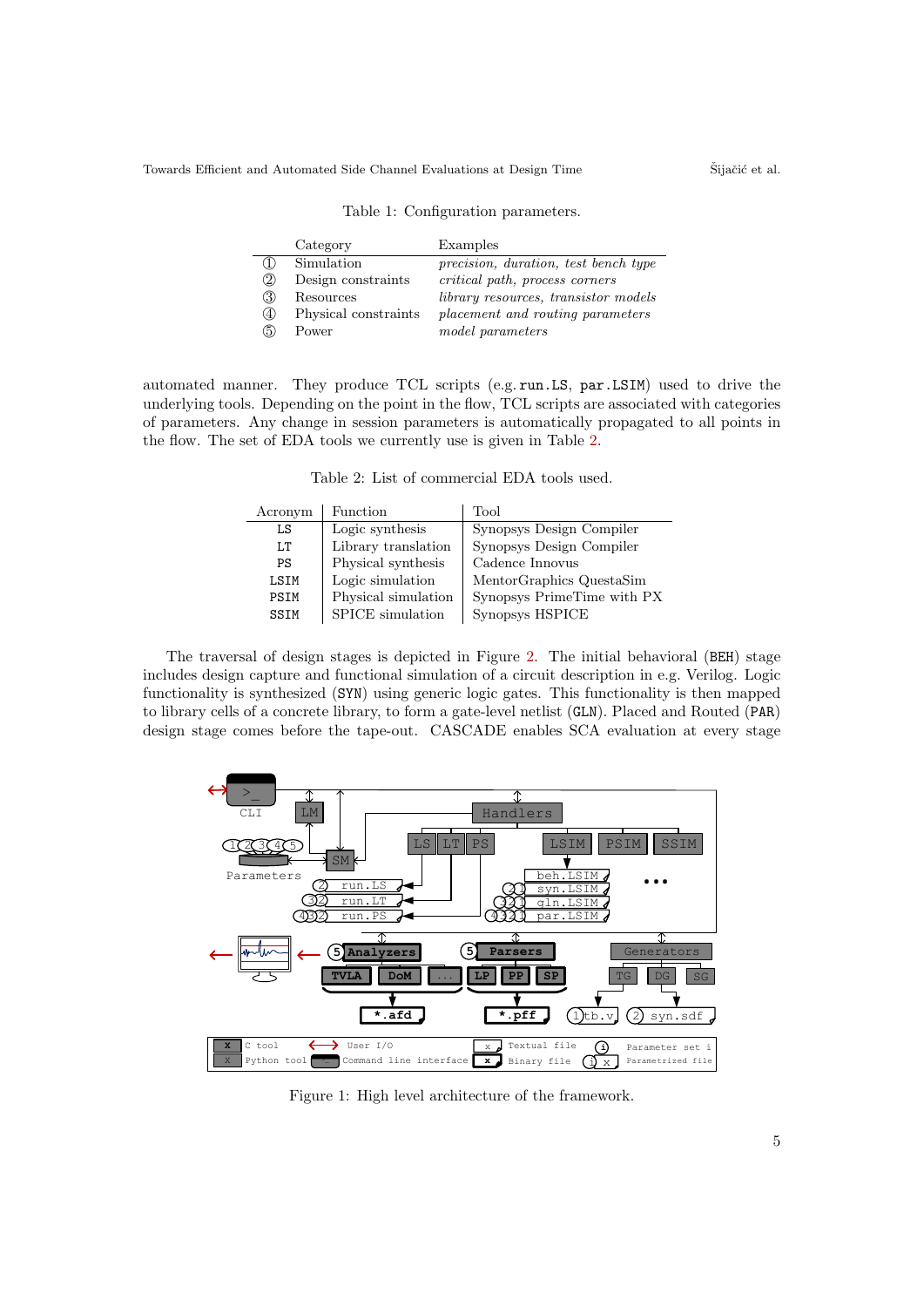<span id="page-5-0"></span>

Figure 2: SC design flow stages using our toolchain.

of the design flow. Similarly to timing closure, proceeding to the next stage is allowed once security requirements are fulfilled for the current stage. We perform these simulations according to models described in Section [2.3.](#page-6-0)

Generators aid the automation. The test bench generator (TG) produces test benches based on Verilog code of the design  $(e.g. t b. v)$  and parameters obtained from the SM. It supports generation of several types of test benches. Functional test benches rely on user-defined test vectors for design and debugging, while the test benches for SCA evaluation are designed to exhaustively test all input transitions. When it is not feasible to exhaust all input transitions we may use random, or pseudo-random sequences as needed. A Delay Generator (DG) is additionally used to annotate generic netlists at SYN design stage (c.f. ∆-delay in Section [2.3\)](#page-6-0). Delay annotations are stored in the Standard Delay Format (SDF), compliant with modern EDA tools. Lastly, the SPICE Generator (SG) includes a translator from Verilog to SPICE netlists, as well as an analog version of the test bench generator.

Similarly to data acquisition tools used in lab measurement setups, we design a set of parsers optimized to process and store IPC measurements in a SCA-friendly manner. All of our parsers are implemented in C. Regardless of the type of data we parse, Logic Parsers (LP), Power Parsers (PP), and SPICE Parsers (SP) output a Power Frame File (PFF); a custom binary format for simulated IPC traces. We refer to the part of simulation that corresponds to one power trace as simulation frame. PFF files can be generated from multiple sources and can represent simulated power that depends on different parameter values. We encode this information in the PFF file header, to allow uniform treatment of simulated traces.

We use analyzers to process PFF files. Each analyzer implements a specific SCA technique, e.g. TVLA or CPA. In particular for TVLA, we follow the roadmap of Schneider and Moradi [\[26\]](#page-14-9). The reason why we abstain from applying the faster leakage assessment of Reparaz et al. [\[25\]](#page-14-10) is the prohibitive cost of storing histograms in our setting. We discuss this topic further in Section [4.](#page-10-0) The analysis consists of three steps that are performed on the fly for each frame. Firstly, a continuous power waveform is reconstructed from the frame data and the PFF header information. Secondly, an appropriate data set is updated with this waveform. PFF embeds the associated data values embedded in each frame, to allow on the fly partitioning. And thirdly, we evaluate the context and write the output trace to Analyzed Frame Data (AFD) file; custom binary for convenient visual inspection. The latter step is mandatory after the final frame, but can be done periodically to observe the evolution of the SCA assessment.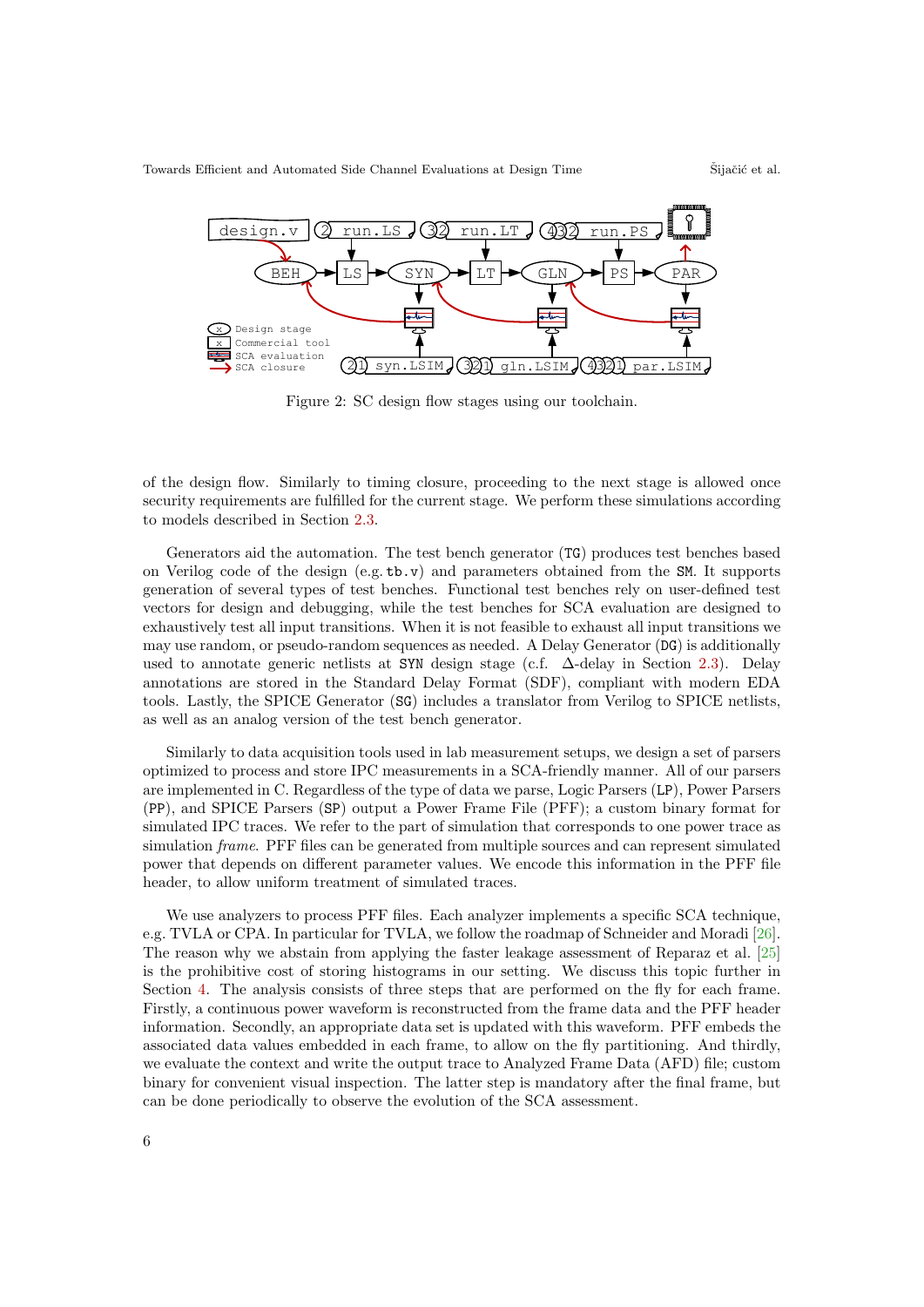#### <span id="page-6-0"></span>2.3 Simulation Models and Methodology

Analog SPICE models, albeit the pinnacle of electronic modeling in terms of accuracy, feature exponential increases in run times with the increase in circuit sizes. We do support them in our framework, for they are useful as a reference for smaller validation circuits. Nevertheless, we rely on timing and power models, and simulators described bellow.

Timing parameters determine performance constraints, e.g. setup and hold times. Hence models for timing simulation (closure) are at the heart of EDA tools. SC libraries contain detailed information on how to extract timing parameters for GLN and PAR stages. In the GLN stage, interconnect delays are extracted from statistical wire load models embedded in the SC libraries. In the PAR stage, delays are extracted from the physical layout to include information about parasitic elements. These are detailed models for timing and power consumption, in the Open Liberty format compatible across EDA vendors. In particular, we rely on Composite Current Source (CCS) models, shown to be capable of producing power and timing estimates close to SPICE [\[20\]](#page-14-11). For each SC they capture a high level of detail, such as asymmetries of transitions caused by different input pins of a SC. As such, CCS models are an industry standard used for "golden" sign-off estimations. Prior to these stages, timings are roughly estimated using ∆-delay models. Since they leverage generic properties of CMOS gates, not particularities of a SC library, we use these models for the SYN stage. For each SC, regardless of its functionality, size, or input transition, the output is delayed by  $\Delta$  such that: i)  $\Delta = 0$ , also known as zero-delay model; ii) constant  $\Delta > 0$ ; iii)  $\Delta = \delta(1 + (F - 1)\theta)$  where F is the SC fanout and  $\delta$  is the delay when  $F = 1$ , with a scaling factor  $\theta$ . From empirical observations of several modern libraries, we assume that  $0.05 \le \theta \le 0.20$ . On the other hand, simulators such as PrimeTime PX from Synopsys can use CCS models to perform event driven IPC estimation. The static power of a CMOS gate depends on its state, and is significantly smaller than its dynamic power. CMOS predominantly consumes dynamic power while transitioning from one state to another. Roughly speaking, the value of the power contribution of a toggle depends on the structure (functionality) of the gate itself, the input transition time, and the output load. CCS models also capture subtle differences such as physical asymmetries of input pins and influence of short-circuit currents. For example, given a simple unloaded XOR2 gate 8, in some cases drastically, different power rectangles can be observed for different transitions, as shown in Figure [3.](#page-6-1) A frame for each transition is separated using dashed vertical lines.

<span id="page-6-1"></span>

Figure 3: Dynamic power of different transitions in an XOR2 gate using CCS models.

On the other hand, the Hamming Distance model has repeatedly proven its worth in the SCA community. It is a simple model based on the predominance of dynamic power consumption. It is completely symmetrical in a sense that each transition always results in a Dirac-like pulse of unitary height. We refer to it as Marching-Sticks Model (MSM) for its graphical interpretation and to emphasize the difference from its theoretical use. In particular, the design of SCA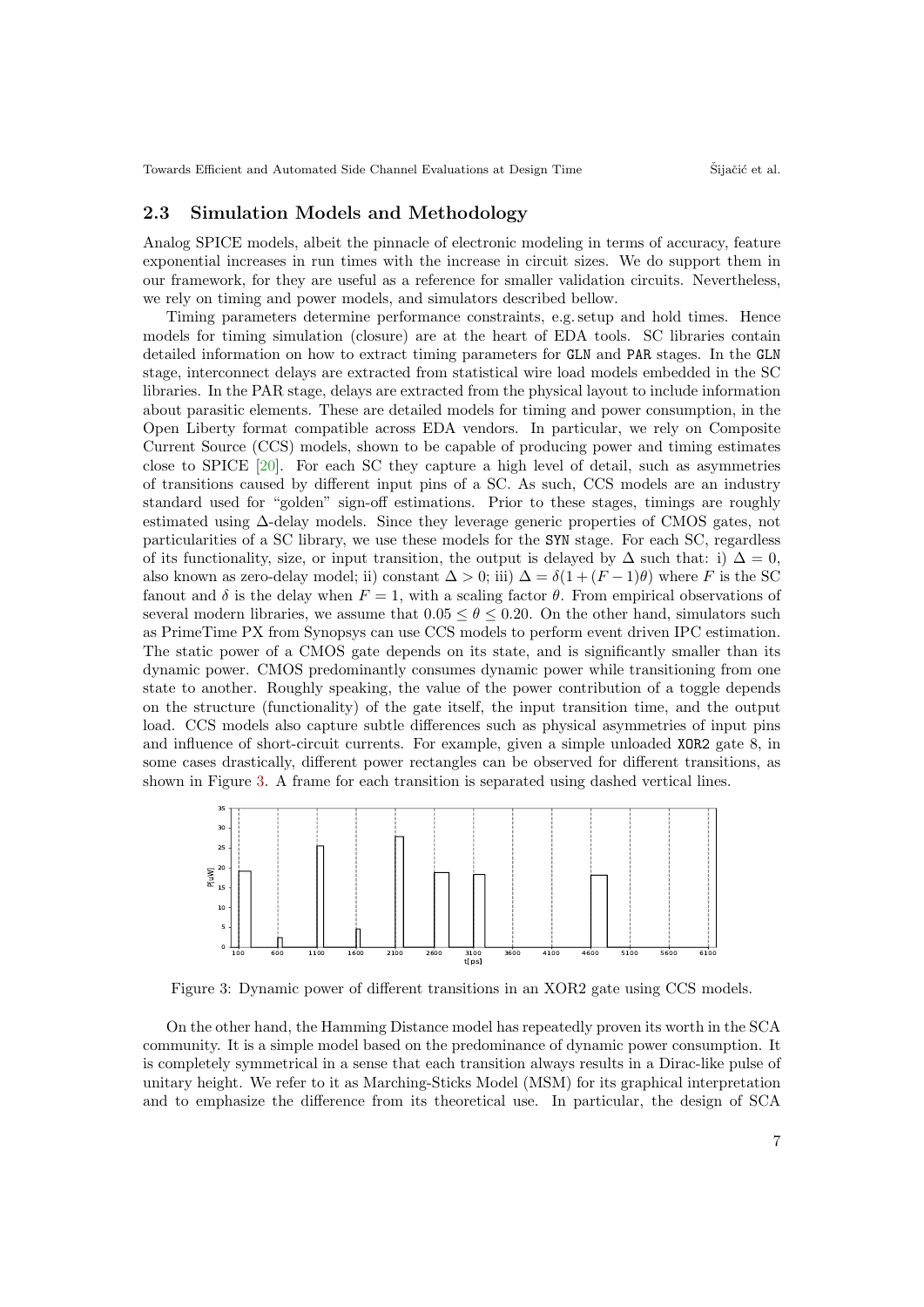countermeasures often relies on making the number of toggles independent of the processed data, by making arithmetic assumptions about the behavior of the circuit. The Hamming distance is used to describe this behavior. The MSM is a generic model hence it can be applied from SYN stage onwards. Unlike the plain toggle counting, in the MSM we try to address asymmetry between raising and falling edges such that  $P_{0\rightarrow1} = 1$  and  $P_{1\rightarrow0} = 1 - \alpha$ , with parameter  $-1.0 \le \alpha \le 1.0$ . In a sense, we can relate MSM to CCS power models in the same manner as ∆-delay models relate to the timing ones. In this work we will focus on presenting MSM based estimation. They are built directly on top of logical simulations, which are the precursor for event-driven IPC estimations using CCS power models. We observe them as the common case in terms of performance and scalability, for one. For two, in the experiments we have conducted they have shown to be as successful as CCS models in detecting side channel leakage. In contrast to the traditional digital design we focus on the transitions rather than the steady states. Since we make no assumptions about the functionality of the target circuit, we can equally analyze implementations of masking schemes, SC-based secure logic styles, or any other block of digital hardware. In order to capture all possible transitions of a circuit with  $n$ input bits we need to simulate  $2^{2n} - 2^n$  transitions. We call this type of simulation Exhaustive Dynamic Power Capturing (EDPC). We use a custom algorithm, to ensure that we traverse all transitions exactly once, without repetitions. The exponential complexity of EDPC makes it unusable for circuits with large number of input bits. We find EDPC feasible for circuits with up to 16 input bits. We use EPDC for rigorous evaluation of smaller, but SCA critical, blocks. For larger designs, we resort to generate inputs in a pseudo-random fashion. This is completely analogous to the acquisition approach followed in a lab environments, i.e. at post-silicon level. All simulations are driven by test benches output by the testbench generator (TG).

## 3 Framework Validation

In this section we present results of applying CASCADE to representative cryptographic circuits. We show how it can be applied to both masked designs instantiated to provide first-order security, i.e. devised to resist power analysis attacks that exploit information leakages in the first-order moment, as well as SC based secure logic styles. We use these circuits to validate the operation of our toolchain. And second, we can test the boundaries of our toolchain by evaluating multiple circuits with the same security guarantees. We use a 45nm open source SC library from NanGate.

#### 3.1 Motivating Example

We use the first-order DOM-*indep* multiplier (AND2 gate), a masking countermeasure from [\[12\]](#page-13-12) depicted in Figure [4](#page-8-0) (left most) as a motivating example. Input and output variables are split into 2 shares such that  $a = a_1 \oplus a_2$ ,  $b = b_1 \oplus b_2$  and  $c = c_1 \oplus c_2 = AND(a, b)$ . The design consumes one bit of randomness z per evaluation. A register stage is inserted in order to prevent leakage of sensitive information due to glitches.

Figure [4](#page-8-0) (left) shows various MSM power profiles (averaged traces) based on different timing models. With a total of 5 input bits, EDPC consists of  $2^{2.5} - 2^5 = 992$  input transitions. In this situation, a first order SCA estimation can be simply done by computing the difference of means of measurement sets, partitioned according to the value of sensitive variables. In what follows, the unshared output value  $c$  determines the splitting into sets. If the implementation is secure the differential has a constant zero value. This is indeed true if all 992 frames are used. For the purposes of validation, we induce a flaw in the design by violating the constituting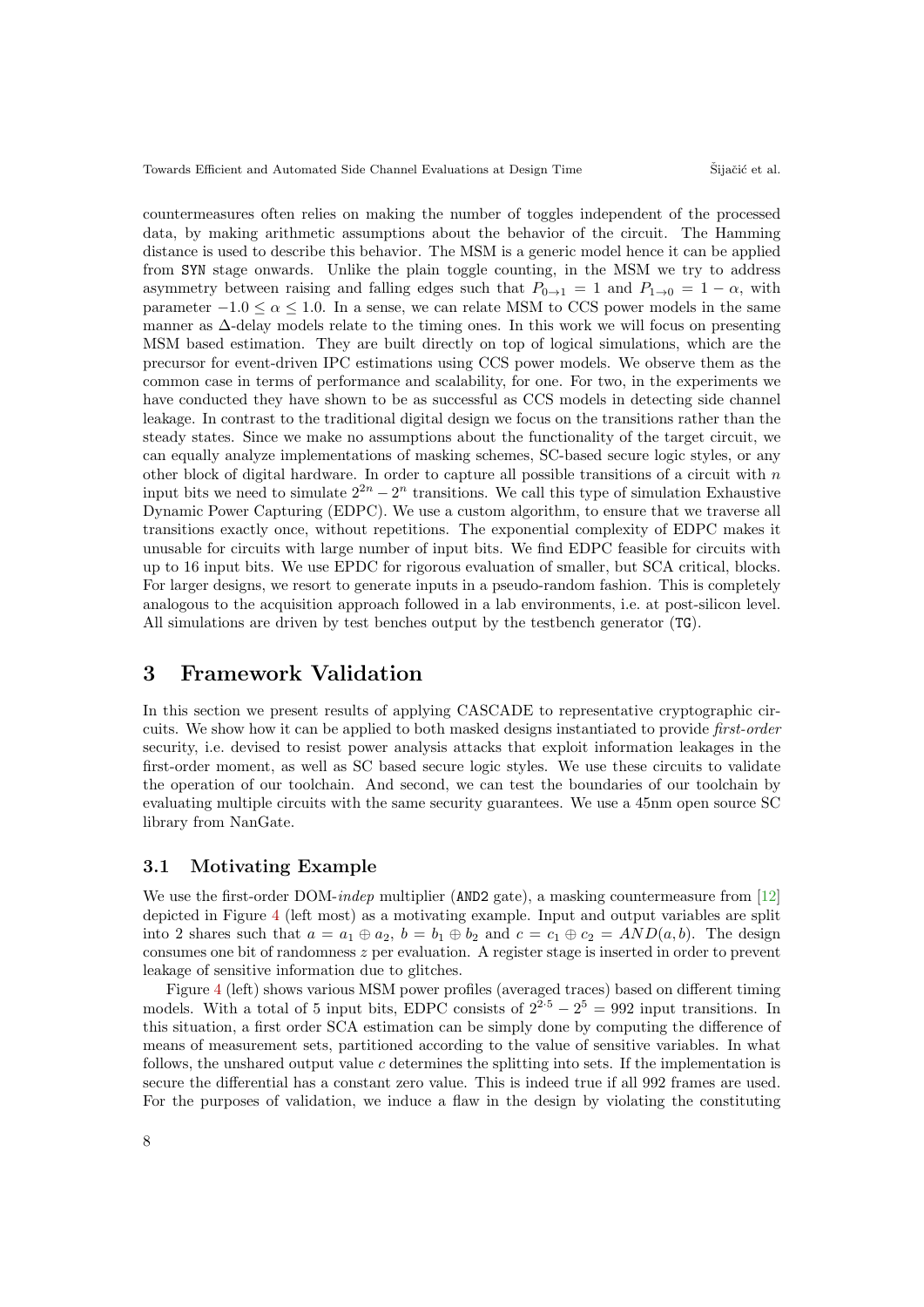<span id="page-8-0"></span>

Figure 4: DOM-indep AND2 gate design (left most) and overview of MSM power profiles (left). First-order differential traces for dependent inputs  $a_1 = b_1$  (right) and for a fixed z (right most), using  $\Delta$ -delay simulations.

conditions of the design. We break the independence of inputs condition by using only the frames where  $a_1 = b_1$ . Figure [4](#page-8-0) (right) depicts the resulting information leakage, in the first cycle. We turn the masking off by fixing the value of  $z$ . Figure [4](#page-8-0) (right most) depicts the resulting information leakage, now in the second cycle. We plot results obtained using ∆-delay simulations for simplicity. All findings hold across the other models we use. We see that the information leakage can be detected fairly early in the design flow. Also, the precision and discrete nature of models may allow us to pinpoint the source of leakage in the design.

#### 3.2 Protected S-Boxes

S-Boxes are often the most SCA vulnerable parts of cryptographic algorithms. We show how our toolchain can be used regardless of the underlying countermeasure.

TI PRESENT S-Box. We target the first-order secure Threshold Implementation (TI) PRESENT S-Box by Poschmann et al. [\[22\]](#page-14-12), depicted in Figure [5](#page-9-0) (top left). The design is decomposed into two quadratic S-boxes  $F$  and  $G$ , which are split into three shares, per variable in accordance with the TI principles. The total number of inputs (resp. outputs) is thus 12 (4 sensitive bits masked with 3 shares), resulting in  $2^{2 \cdot 12} - 2^{12} \approx 16$  million transitions long EDPC. Designed to provide only first-order security, leakage can easily be detected in the second-order moment, as depicted in Figure [5](#page-9-0) (top right). Testing for first order leakage results in a constant zero value of the differential trace across all models used. We introduce a vulnerability, by using TI with 2 shares instead of 3 by fixing  $x_3 = y_3 = w_3 = z_3 = 0$ . Figure [5](#page-9-0) (bottom left) clearly shows leakage obtained using the GLN simulation. Lastly, Figure [5](#page-9-0) (bottom right) shows evolution of the absolute value of the t-trace peak over the increasing number of frames. More detailed CCS timing models detect leakage in the first 20000 frames, whereas generic ∆-delay models require several hundreds of thousands frames. We see that even the simplest  $\Delta = 0$ simulations are capable of detecting leakage.

Boyar-Peralta AES S-Box. Ghoshal and De Cnudde [\[9\]](#page-13-13) proposed a supposedly first-order secure implementation of Boyar-Peralta AES S-Box, designed to consume no randomness. Wegener and Moradi [\[32\]](#page-14-13) used an elaborate FPGA setup and process 10 million to show that this design exhibits leakage due to a uniformity problem. Instead, we apply our toolchain to detect significant leakage with less than 400 thousand GLN frames, in less than 30 minutes.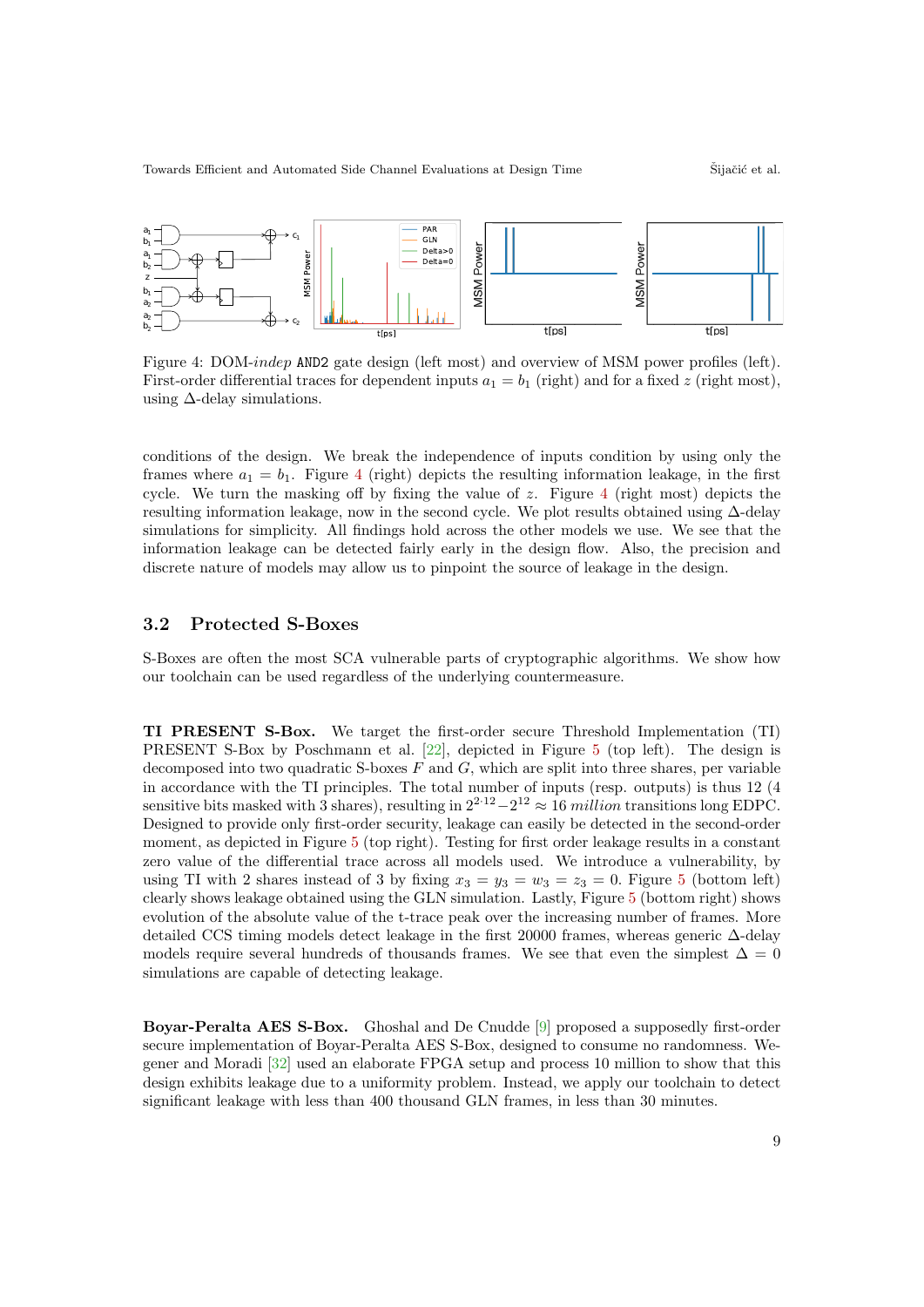<span id="page-9-0"></span>

Figure 5: TI PRESENT S-Box (top left); second-order TVLA (top right) and first-order TVLA with 2 shares (bottom left). Evolutaion of the first-order t-value with 2 shares (bottom right).

WDDL PRESENT S-Layer. Instead of evaluating a single S-Box we implement the S-Layer of one round of PRESENT in WDDL. Since WDDL relies on symmetries in hardware, observing 16 4-bit S-Boxes in parallel is more realistic and captures the routing effects more promenently. Instead trying to run  $2^{2.64} - 2^{64}$  EDPC transitions, we run fixed vs. random TVLA. High level architecture of one S-Box is depicted in Figure [6](#page-10-1) (left). Differential pair of WDDL modules needs to be periodically precharged (PC) and evaluated. For example, AND2 gate computes  $a \cdot b = c$ . WDDL version of this gate, WDDL AND2 gate computes  $a_p \cdot b_p = c_p$ (positive end) and  $a_n + b_n = c_n$  (negative end). Hence WDDL\_AND2 gate consists of one AND2 gate and its complement OR2 gate. In the precharge phase WDDL complementary inputs are set to zero, i.e.  $a_p = 0, b_p = 0, a_n = 0, b_n = 0$ . Next, in the evaluation phase WDDL complementary inputs are set to:  $a_p = a$ ,  $b_p = b$ ,  $a_n = \bar{a}$ ,  $b_n = \bar{b}$ . This guaranties that the sum of toggles in the differential pair is constant. If the underlying AND2 and OR2 gates are completely symmetrical in terms of propagation delay and power consumption, WDDL yields a power consumption independent of the data it processes. In practice this can not be fully attained. Still, if the assymetries remain small enough WDDL circuits can be secure for a very large number of traces. We implement the precharge control (dashed lines in the figure) as a part of the test bench and focus on the worst case evaluation of the registered S-Layer.

Figure [6](#page-10-1) (right) shows the evolution of the absolute peaks of the t-trace up to 10 million traces. Detected amount of leakage in the GLN is caused by imbalances in AND2 and OR2 gates of the target SC library. We confirm this by evaluating ∆-delay MSM simulations, which yield a constant zero value of the t-trace. Nevertheless, GLN leakage is bellow the threshold and falling. In contrast, *t*-trace evolution of MSM simulations at the PAR exhibit a growing trend. As expected, assymetries introduced by physical placement and routing are increasing the differences in the IPC depending on the processed data. These asymmetries can be fixed using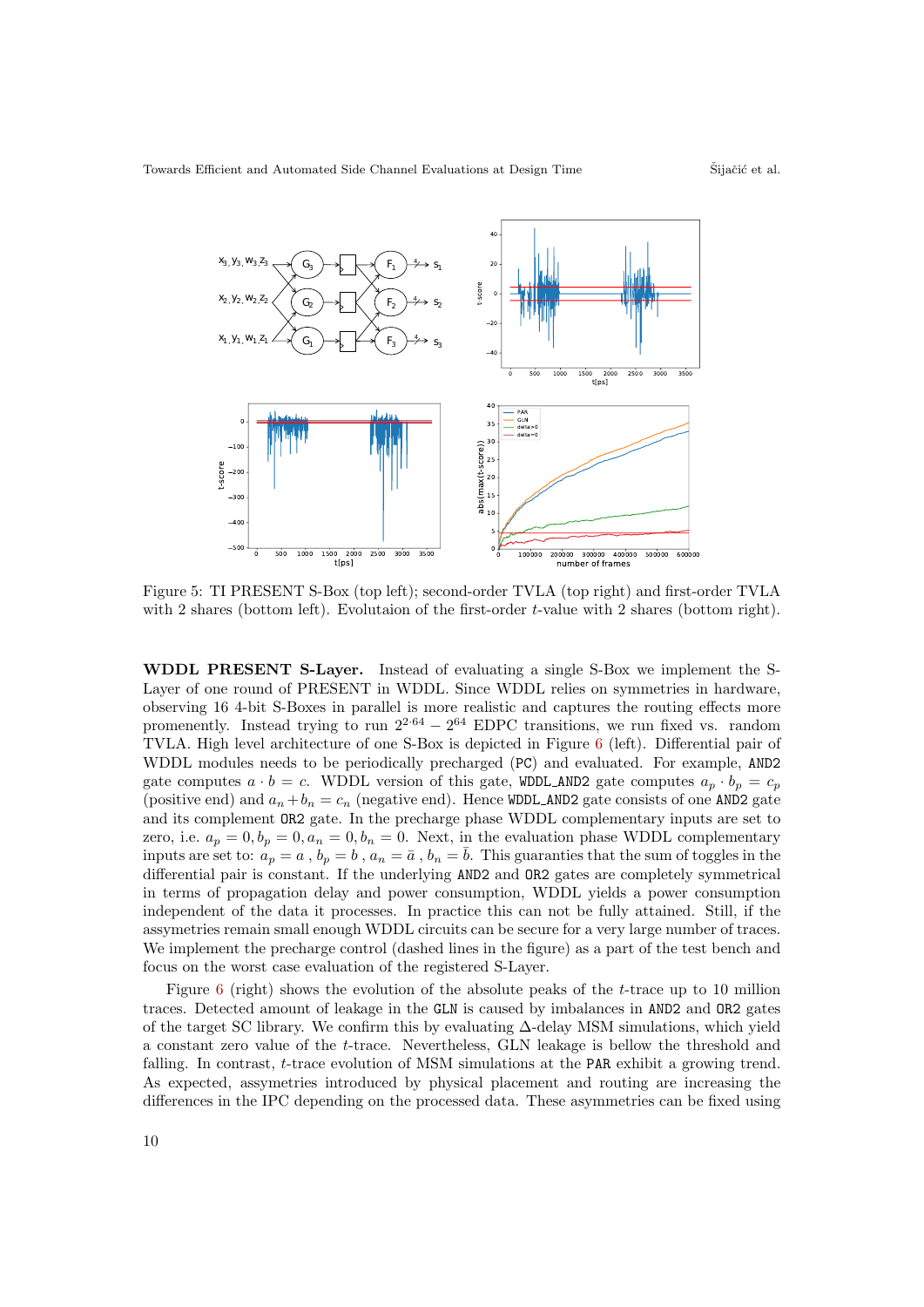<span id="page-10-1"></span>

Figure 6: WDDL PRESENT S-layer architecture (left), evolution of absolute peaks of the t-value over 10 million frames (right).

a dedicated routing technique by Tiri and Verbauwhede [\[28\]](#page-14-14). In practice, breaking this design would require several tens of millions of traces, which greatly surpasses typical device lifetime. Also, this level of precision is physically unatainable with today's measuring equipment. Still, we can not claim that this will result in a secure chip, for manufacturing innevitably introduces variations which are not accounted for using these models. Instead we show how CASCADE can be used to preliminary assess the SCA leakage. x

## <span id="page-10-0"></span>4 Discussion

### 4.1 Utility to the Designer

Designed in compliance with commercial EDA tools and standards, CASCADE can be easily included in a designer's toolbox. It allows early SCA evaluations of building blocks prior to integration. Designers may pinpoint bugs and flaws, and proceed to fix them before moving on to the next stage. Regardless of the target countermeasure, as long as the design is implemented using SC libraries, this approach can be applied. A popular alternative to simulation is FPGA prototyping. Its advantage is that measurements are directly obtained from a chip. Unfortunately, the internal structure of FPGA is radically different from the actual layout of the target ASIC. Specifics of the FPGA internals are proprietary to its vendor. This hinders the identification and/or fixing of issues identified in a security analysis. An example is given by De Cnudde et al. [\[5\]](#page-13-14), who investigate the impact of coupling effects on protected designs running on FPGA platforms.

In contrast, simulation-based evaluations allow designers to work with the direct model of the target ASIC. Thus they have the potential to overcome these issues. Here, two things need to be considered. On the one hand, we use 1ps time resolution combined with single precision power values, in a noiseless environment. They can therefore give a too clear view of the hardware by capturing effects that can not be observed in practice. This may lead to false positive assessments (i.e. the tools indicates leakage, but in practice the circuit can not be broken). Methods to overcome this may involve derating the simulated data or introducing noise, but this demands further investigation. On the other hand, simulations are only as accurate as the model they employ. Hence they can neglect some physical effects of the circuit, leading to false negative assessments (i.e. the tool does not indicate leakage, but in practice physical phenomena outside of the model lead to the broken device). Studying the accuracy of power models is beyond the scope of this work, but it is clear that there exists a gap in comparison to the measurements on an ASIC target. We note the same gap exists between FPGA and ASIC implementations as well. To the best of our knowledge this gap is not yet quantified.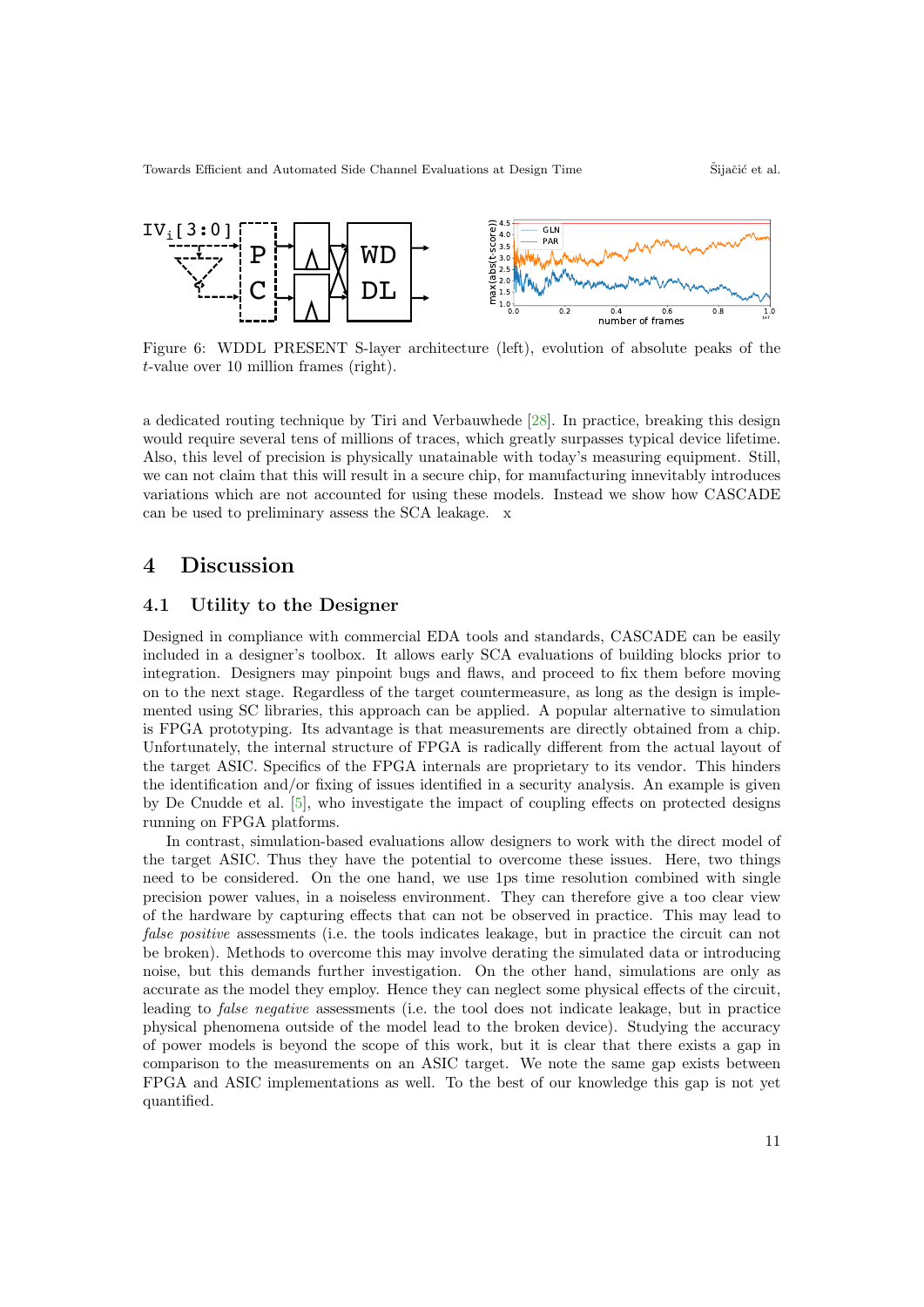#### 4.2 Performance

<span id="page-11-0"></span>With 350 GE in size, the TI PRESENT S-Box is a small, but critical, design block. Still, its EDPC sequence requires over 16 million frames, which makes this effort non-trivial, and suitable for comparing timing models given a fixed circuit. The run times of MSM simulations, shown in Table [3,](#page-11-0) differ slightly depending on the timing model used. We have observed identical trends in all the target circuits.

| Model         | $\Delta = 0^1$ | $\Delta > 0$ | $\Delta = f(F, \delta)$                                                 | GLN   | PAR   |
|---------------|----------------|--------------|-------------------------------------------------------------------------|-------|-------|
| $LSIM[\min]$  | 4.85           | 7.15         | 7.30                                                                    | 11.38 | 9.25  |
| $LP[\min]$    | 1.65           | 1.98         | 2.13                                                                    | 3.10  | 3.15  |
| $TVLA1[\min]$ | 0.07           | 7.95         | 8.05                                                                    | 8.82  | 9.47  |
| $TVLA2[\min]$ | 0.13           | 16.58        | 20.51                                                                   | 21.45 | 22.57 |
|               |                |              | $\frac{1}{2}$ Clog-ported is 10ps, as appeared to 1800ps in other eases |       |       |

Table 3: Performance of EDPC of TI PRESENT S-Box.

Clock period is 10ps, as opposed to 1800ps in other cases.

For all different design stages we perform 3 steps: LSIM  $\rightarrow$  LP  $\rightarrow$  TVLA. TVLA is the analyzer that can perform TVLA on first-order (TVLA1) and second-order (TVLA2) statistical moments. In each case a total of  $2^{24} - 2^{12}$  simulations are run and analyzed using a single CPU thread. The simulation resolution is set to 1ps, since this is the precision of library models. Running simulations at lower resolutions impacts only the size of output files, not the runtime of LSIM. Simulations times are mostly determined by the total number events. The more complex the model, the more different propagation delays result in more glitches and different toggling times. Since our parsers and analyzers are event driven, this monotonous dependency on the number of events prevails. In fact, this trend is broken only in case of GLN vs PAR simulation. PAR simulation produces more events ( $\approx 1.3$  billion) compared to GLN ( $\approx 1.2$  billion). Also, PAR and GLN netlists differ in only a single (clock buffer) gate inserted during physical synthesis. Without looking at the implementation of the simulator, we can not give a certain reason for this discrepancy. We do notice that the only significant difference is the way the extracted SDF data is presented. At the GLN stage, statistical wire load models are written to SDF as interconnect delays. At the PAR stage, wire delays are extracted from the layout and back annotated to the cell delays. Hence this subtle difference may lead to fewer instructions during simulation, causing faster runtime in the PAR stage. TVLA evaluations are performed on the fly using the approach of Schneider and Moradi [\[26\]](#page-14-9). Unlike the 8–12-bit resolution of modern oscilloscopes, simulations produce single precision floating point traces. Hence, following the approach of Reparaz et al. [\[25\]](#page-14-10) would require storing 2<sup>64</sup> histograms. Alternatively, simulated results can be quantized down to 8–12 bit range. We abstain from this for two reasons. High precision of simulation is one of its main advantages. To properly quantize values we must know global extrema of all traces. This goes against on-the-fly execution. This could arguably be solved by conservatively estimating global extrema, at a further loss of precision.

To test the scalability of our the approach we apply it to a fully unrolled implementation of AES-128 (AES-U). We use a placed and routed design of 127.18 kGE with extracted layout parasitics. Table [4](#page-12-2) shows the average run times for processing 1 million PAR traces of AES-U along with the other circuits studied in this work. At this scale, the computational cost of the AES-U simulations themselves becomes predominant. Simulations are done using sophisticated CCS models with a precision of 1ps, at the post-layout stage that includes extracted parasitic elements. With this level of detail they akin to the "golden sign-off" simulations for the timing closure. The size of the AES-U exceeds security-dedicated area budgets of many embedded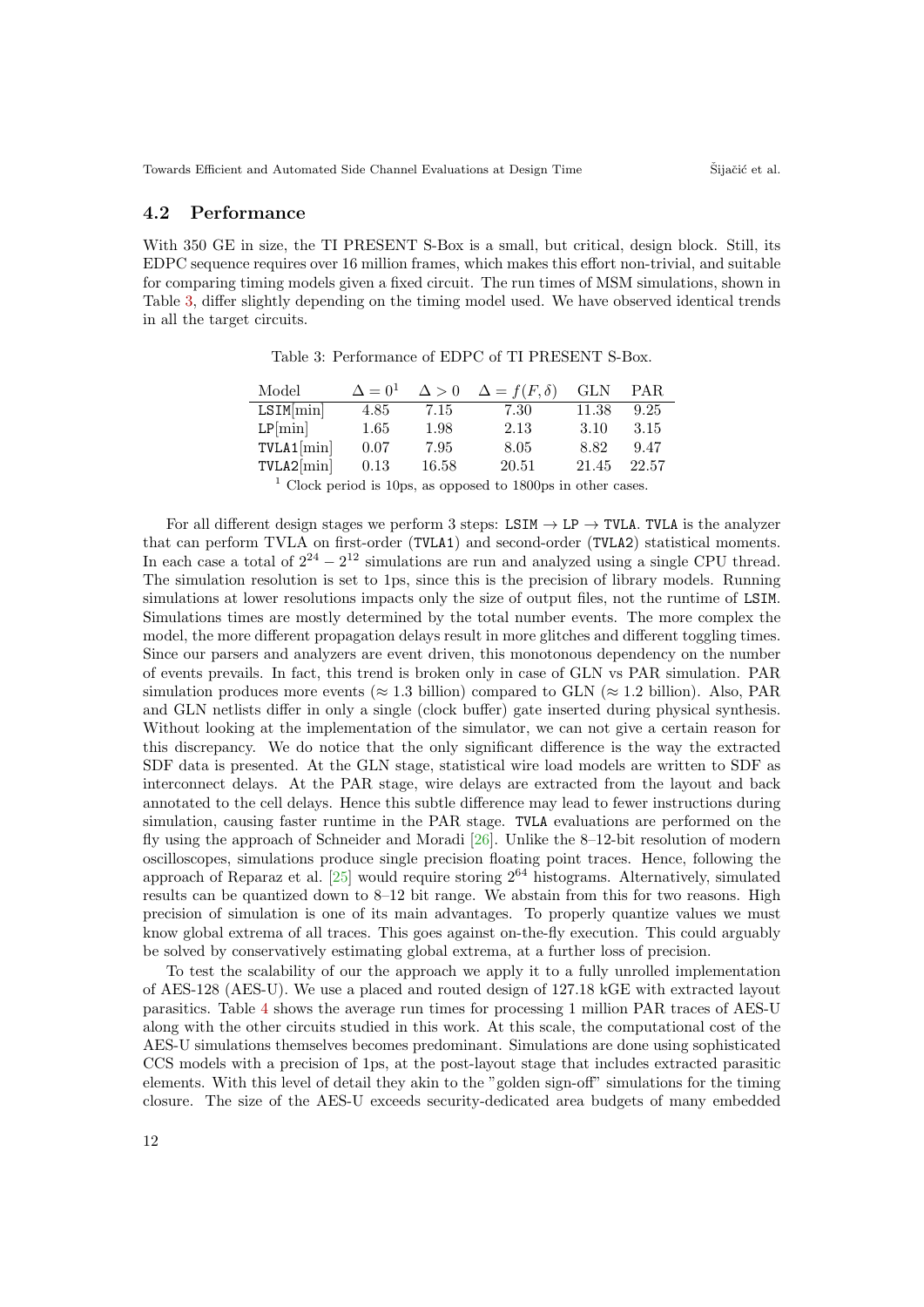devices. Still, a million traces can be simulated and processed in less than 32 hours, using a single thread of the i7-7700 workstation. Running simulations of the target circuit for different input stimuli can be computed in parallel, as we simply need to divide the sequence of frames into multiple batches. Experimenting with batch sizes between 10 thousands and a 100 thousands frames we did not notice any significant performance difference. Nevertheless, smaller batches equal smaller storage requirements and earlier evaluations. Each batch is processed in the same manner as a whole simulation would be, updating the analyzer's context (in this case TVLA) with new values. Furthermore, as all computations are performed on the fly there is no need for storing terabytes of simulated data dumped by LSIM. Hence, using the same 8-thread workstation 1 million traces can be simulated and analyzed in less than 4 hours.

<span id="page-12-2"></span>Table 4: Simulation and analysis run times on a single thread of i7-7700 per 1 million frames.

| Design               |          | Area $[kGE]$ Frame $[ps]$ LSIM $[h]$ LP $[h]$ |       |        | TVLA1 $[h]$ | TVLA2 [h] |
|----------------------|----------|-----------------------------------------------|-------|--------|-------------|-----------|
| TI PRESENT S-Box     | $0.35\,$ | 1800                                          | 0.02  | < 0.01 | 0.01        | 0.02      |
| WDDL PRESENT S-Layer | 2.98     | 1800                                          | 0.14  | 0.06   | 0.01        | 0.02      |
| BP AES S-Box         | 5.45     | 5000                                          | 0.41  | 0.07   | 0.06        | 0.18      |
| AES-U                | 127.18   | 30000                                         | 25.81 | 5.75   | 0.16        | 0.26      |

## 5 Conclusions and Future Work

In this work we have design and implement CASCADE, a comprehensive framework for SCA evaluation at design time. CASCADE is built on the state of the art EDA tools and SCA evaluation methodologies, combining them in a methodical and automated manner. We show it can be applied in the early design stages regardless of the type of SCA countermeasure, as long as it uses standard cell design flow. We benchmark the performance of selected modules in our framework to show its suitability for testing realistic cryptographic designs, and argue its feasibility for real-world use even when relying on a single desktop workstation. As the future work we plan to compare simulated results with measurements from the corresponding chip. We aim to use these insights to calibrate our framework and to refine the models for more efficient and reliable SCA evaluation at design time. Lastly, we plan to release CASCADE in the form of open-source software, available to the research community.

## 6 Acknowledgments

This project has received partial funding from the European Union's Horizon 2020 research and innovation programme under the Marie Sk lodowska-Curie grant agreement No. 643161, and HECTOR grant agreement No. 644052; as well as from Intel Corporation.

## References

- <span id="page-12-1"></span>[1] M. Aigner, S. Mangard, F. Menichelli, R. Menicocci, M. Olivieri, T. Popp, G. Scotti, and A. Trifiletti. Side channel analysis resistant design flow. In 2006 IEEE International Symposium on Circuits and Systems, pages 4 pp.–2912, May 2006.
- <span id="page-12-0"></span>[2] Shivam Bhasin, Jean-Luc Danger, Tarik Graba, Yves Mathieu, Daisuke Fujimoto, and Makoto Nagata. Physical security evaluation at an early design-phase: A side-channel aware simulation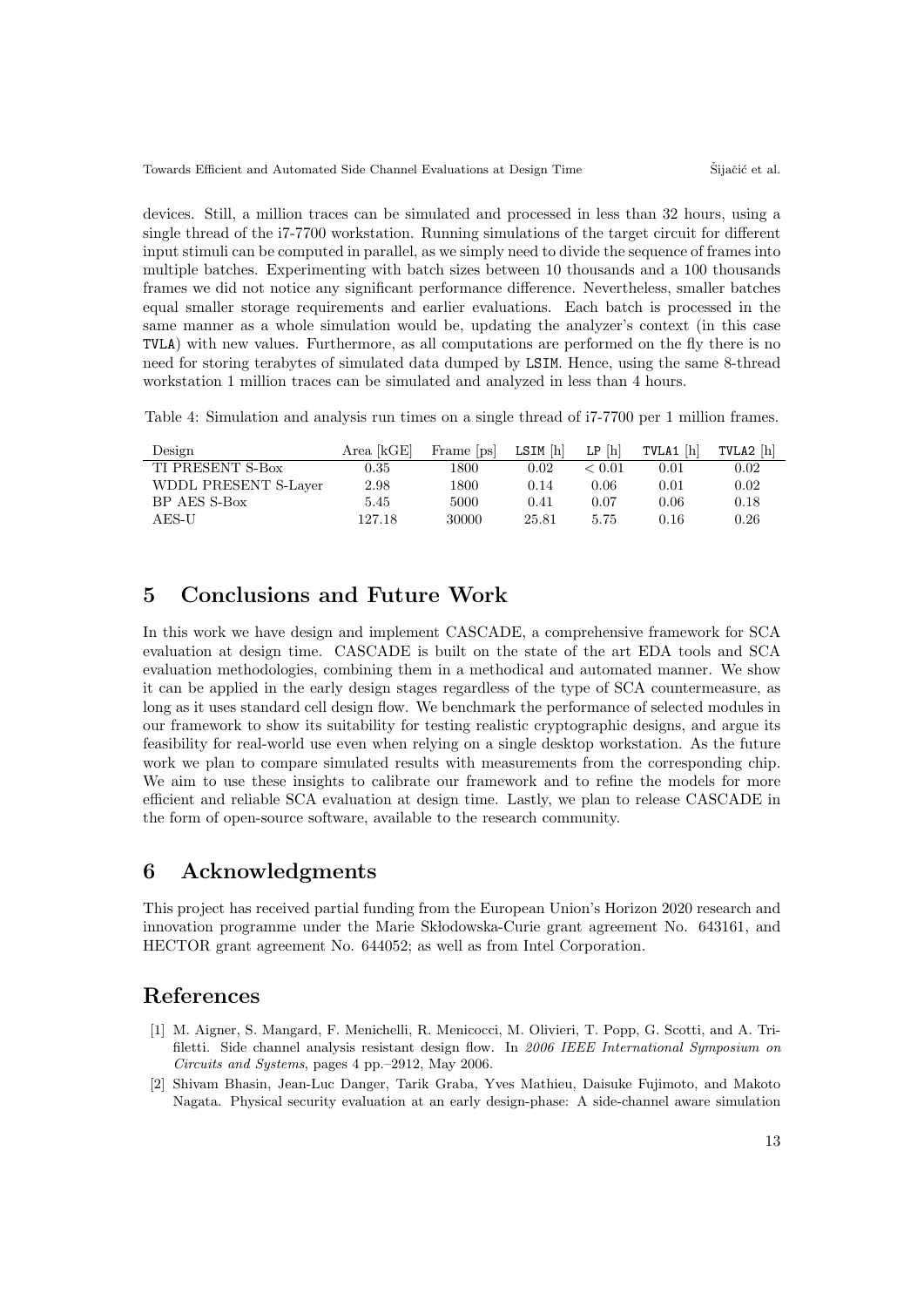methodology. In Christian Berger and Ina Schaefer, editors, Engineering Simulations for Cyber-Physical Systems - ES4CPS 2014, page 13. ACM, 2014.

- <span id="page-13-3"></span>[3] Eric Brier, Christophe Clavier, and Francis Olivier. Correlation power analysis with a leakage model. In Marc Joye and Jean-Jacques Quisquater, editors, Cryptographic Hardware and Embedded Systems - CHES 2004, volume 3156 of LNCS, pages 16–29. Springer, 2004.
- <span id="page-13-5"></span>[4] Suresh Chari, Charanjit S. Jutla, Josyula R. Rao, and Pankaj Rohatgi. Towards sound approaches to counteract power-analysis attacks. In Michael J. Wiener, editor, Advances in Cryptology - $CRYPTO$  '99, volume 1666 of  $LNCS$ , pages 398–412. Springer, 1999.
- <span id="page-13-14"></span>[5] Thomas De Cnudde, Begül Bilgin, Benedikt Gierlichs, Ventzislav Nikov, Svetla Nikova, and Vincent Rijmen. Does coupling affect the security of masked implementations? In Sylvain Guilley, editor, Constructive Side-Channel Analysis and Secure Design -COSADE 2017, volume 10348 of LNCS, pages 1–18. Springer, 2017.
- <span id="page-13-7"></span>[6] Jeremy Cooper, Elke DeMulder, Gilbert Goodwill, Joshua Jaffe, Gary Kenworthy, and Pankaj Rohatgi. Test Vector Leakage Assessment (TVLA) methodology in practice. International Cryptographic Module Conference, 2013.
- <span id="page-13-11"></span>[7] Daisuke Fujimoto, Makoto Nagata, Toshihiro Katashita, Akihiro T. Sasaki, Yohei Hori, and Akashi Satoh. A fast power current analysis methodology using capacitor charging model for side channel attack evaluation. In Hardware-Oriented Security and Trust - HOST 2011, pages 87–92. IEEE, 2011.
- <span id="page-13-2"></span>[8] Karine Gandolfi, Christophe Mourtel, and Francis Olivier. Electromagnetic analysis: Concrete results. In Cetin Kaya Koc, David Naccache, and Christof Paar, editors, Cryptographic Hardware and Embedded Systems - CHES 2001, volume 2162 of LNCS, pages 251–261. Springer, 2001.
- <span id="page-13-13"></span>[9] Ashrujit Ghoshal and Thomas De Cnudde. Several masked implementations of the boyar-peralta AES s-box. In Progress in Cryptology - INDOCRYPT 2017 Chennai, India, December 10-13, 2017, Proceedings, pages 384–402, 2017.
- <span id="page-13-4"></span>[10] Benedikt Gierlichs, Lejla Batina, Pim Tuyls, and Bart Preneel. Mutual information analysis. In Elisabeth Oswald and Pankaj Rohatgi, editors, Cryptographic Hardware and Embedded Systems - CHES 2008, volume 5154 of LNCS, pages 426–442. Springer, 2008.
- <span id="page-13-6"></span>[11] Louis Goubin and Jacques Patarin. DES and differential power analysis (the "duplication" method). In Cetin Kaya Koç and Christof Paar, editors, Cryptographic Hardware and Embedded Systems - CHES'99, volume 1717 of LNCS, pages 158-172. Springer, 1999.
- <span id="page-13-12"></span>[12] Hannes Gross, Stefan Mangard, and Thomas Korak. Domain-Oriented Masking: Compact Masked Hardware Implementations with Arbitrary Protection Order. Cryptology ePrint Archive, Report 2016/486, 2016. <http://eprint.iacr.org/2016/486>.
- <span id="page-13-9"></span>[13] Dina Kamel, Mathieu Renauld, Denis Flandre, and François-Xavier Standaert. Understanding the limitations and improving the relevance of SPICE simulations in side-channel security evaluations. J. Cryptographic Engineering, 4(3):187–195, 2014.
- <span id="page-13-8"></span>[14] Mario Kirschbaum and Thomas Popp. Evaluation of power estimation methods based on logic simulations. In Karl-Christian Posch and Johannes Wolkerstorfer, editors, Austrochip 2007, page 45–51. Verlag der Technischen Universität Graz, 2007.
- <span id="page-13-0"></span>[15] Paul C. Kocher. Timing attacks on implementations of diffie-hellman, rsa, dss, and other systems. In Neal Koblitz, editor, Advances in Cryptology - CRYPTO '96, volume 1109 of LNCS, pages 104–113. Springer, 1996.
- <span id="page-13-1"></span>[16] Paul C. Kocher, Joshua Jaffe, and Benjamin Jun. Differential power analysis. In Michael J. Wiener, editor, Advances in Cryptology - CRYPTO '99, volume 1666 of LNCS, pages 388–397. Springer, 1999.
- <span id="page-13-10"></span>[17] François Macé, François-Xavier Standaert, and Jean-Jacques Quisquater. Information theoretic evaluation of side-channel resistant logic styles. In Pascal Paillier and Ingrid Verbauwhede, editors, Cryptographic Hardware and Embedded Systems - CHES 2007, volume 4727 of LNCS, pages 427– 442. Springer, 2007.